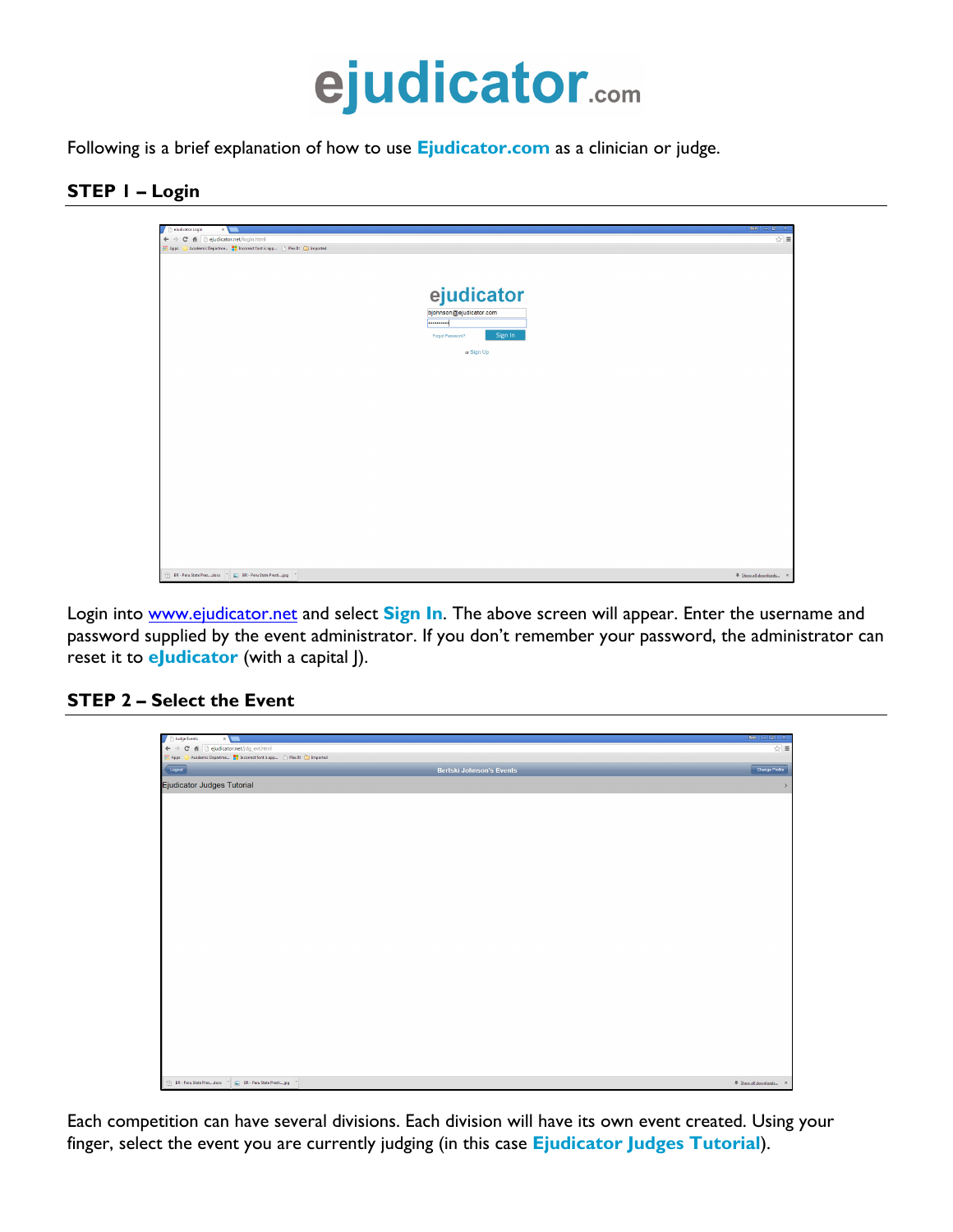## **STEP 3 – Select the Group**

| Audge Groups<br>$\times$                                                                                |                                          | $Ban    =   g   \times$ |
|---------------------------------------------------------------------------------------------------------|------------------------------------------|-------------------------|
| fi Dejudicator.net/jdg_grp.html?evt_id=482<br>$\mathbf{C}$<br>$\leftarrow$ $\rightarrow$                |                                          | $\mathbb{R}^3 \equiv$   |
| Academic Departme <b>For</b> Incorrect font is app [3] Plex It! <b>Call Imported</b><br><b>III</b> Apps |                                          |                         |
| Events                                                                                                  | <b>Ejudicator Judges Tutori - Groups</b> | Summary                 |
| Blue High School - Blue Mushrooms                                                                       |                                          | $\,$                    |
| Red High School - Red Devils                                                                            |                                          | $\,$                    |
| Green High School - Alligators                                                                          |                                          | $\,$                    |
|                                                                                                         |                                          |                         |
|                                                                                                         |                                          |                         |
|                                                                                                         |                                          |                         |
|                                                                                                         |                                          |                         |
|                                                                                                         |                                          |                         |
|                                                                                                         |                                          |                         |
|                                                                                                         |                                          |                         |
|                                                                                                         |                                          |                         |
|                                                                                                         |                                          |                         |
|                                                                                                         |                                          |                         |
|                                                                                                         |                                          |                         |
|                                                                                                         |                                          |                         |
|                                                                                                         |                                          |                         |
|                                                                                                         |                                          |                         |
|                                                                                                         |                                          |                         |
|                                                                                                         |                                          |                         |
|                                                                                                         |                                          |                         |
|                                                                                                         |                                          |                         |
| BR - Peru State Presdock - E BR - Peru State Presti jpg -                                               |                                          | # Show all downloads X  |
|                                                                                                         |                                          |                         |

Using your finger, select the group you will judge next. Usually they are in performance order. However, you may want to check the schedule to ensure that's the case.

## **STEP 4 – Select the Scoring Category & Judge Each Element**

| Group Scores                                                  | $\times$ $\blacksquare$ |                                                       |                                                                                                                   | $\text{Beta}$ $\vert \vert = \vert \mathcal{G} \vert$ X |
|---------------------------------------------------------------|-------------------------|-------------------------------------------------------|-------------------------------------------------------------------------------------------------------------------|---------------------------------------------------------|
| $\leftarrow$ $\rightarrow$ C<br><b>III Apps</b>               |                         | File indicator.net/idq_scr.html?evt_id=4828grp_id=443 |                                                                                                                   | ☆ ≡                                                     |
| Event Groups                                                  |                         |                                                       | <b>Blue Mushrooms</b>                                                                                             | Notes                                                   |
| <b>VOCAL PRODUCTION</b>                                       |                         | Overall Tone Quality                                  | $8.5\,$                                                                                                           |                                                         |
| <b>ENSEMBLE TECHNIQUE</b>                                     |                         |                                                       |                                                                                                                   |                                                         |
| <b>INTERPRETATION</b>                                         |                         | Group Projection                                      | <del>11111111</del><br>$\overline{7}$                                                                             |                                                         |
| <b>VISUAL PRESENTATION</b>                                    |                         | Group Intonation                                      | the contract of the contract of the state of<br>9<br><b>The Color</b><br><b>The Committee Committee Committee</b> |                                                         |
| <b>TECHNICAL PRESENTATION</b>                                 |                         | High Voice Parts                                      | <del>1111111</del><br>$\overline{7}$                                                                              |                                                         |
| SHOW                                                          |                         |                                                       |                                                                                                                   |                                                         |
| <b>INSTRUMENTAL</b>                                           |                         | Low Voice Parts                                       | 9.5                                                                                                               |                                                         |
| <b>Hue Mushrooms</b>                                          | 41.00                   |                                                       |                                                                                                                   |                                                         |
| Aligators                                                     | 0.00                    |                                                       |                                                                                                                   |                                                         |
| Red Devils                                                    | 0.00                    |                                                       |                                                                                                                   |                                                         |
|                                                               |                         |                                                       |                                                                                                                   |                                                         |
|                                                               |                         |                                                       |                                                                                                                   |                                                         |
|                                                               |                         |                                                       |                                                                                                                   |                                                         |
|                                                               |                         |                                                       |                                                                                                                   |                                                         |
|                                                               |                         |                                                       |                                                                                                                   |                                                         |
|                                                               |                         |                                                       |                                                                                                                   |                                                         |
|                                                               |                         |                                                       |                                                                                                                   |                                                         |
|                                                               |                         |                                                       |                                                                                                                   |                                                         |
|                                                               |                         |                                                       |                                                                                                                   |                                                         |
|                                                               |                         |                                                       |                                                                                                                   |                                                         |
|                                                               |                         |                                                       |                                                                                                                   |                                                         |
|                                                               |                         |                                                       |                                                                                                                   |                                                         |
| BR - Peru State Presdock               BR - Peru State Presti |                         |                                                       |                                                                                                                   | <b>E</b> Show all downloads X                           |

There will be a list of categories along the left side of the screen. Select the top one with your finger (in the above case **VOCAL PRODUCTION**) and then assign a score for each element listed to it's right. You do this by sliding the box with your finger to the score you feel that group deserves. Once you've completed each element, continue to the next category (**ENSEMBLE TECHNIQUE**) and assign scores to each element listed. Continue until all categories are complete. As you score, the group name to the left will fill with a thick blue highlight. Once the line has reached the end, you know you've scored each element available. In addition, as you score groups, the order listed will change according to the scores you've given them, with the group getting the highest score at the top then listed in order accordingly. You'll notice a **NOTES** button in the top right hand corner.